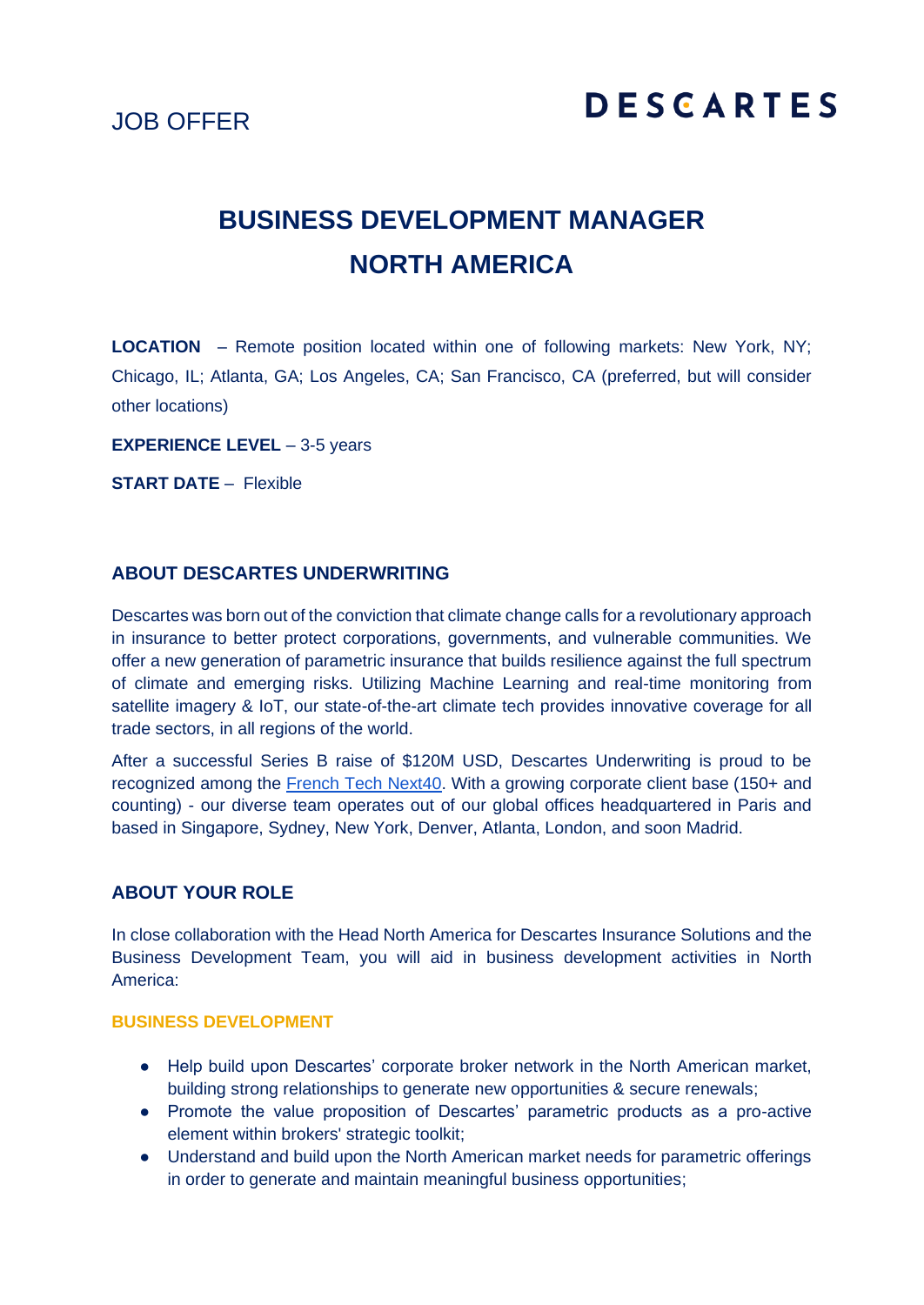- Represent Descartes externally at Broker, Client and Industry meetings & events; including occasional public speaking engagements;
- Support the ongoing sales & marketing strategies (incl. digital) for the North American market.

# **TEAM WORK**

- Collaborate cross-functionally with Paris-based Underwriting & BD teams to optimize business opportunities & meet ratio objectives;
- Coordinate with relevant stakeholders to ensure smooth underwriting and claims settlement processes;
- Monitor insurance industry, and parametric specific, developments in the North American market, effectively communicating insights internally;
- Travel: this position will entail regular domestic travel activities, including overnight stays.

# **ABOUT YOU**

#### **EXPERIENCE & QUALIFICATIONS**

- Minimum 3 to 5 years in the North American P&C market, in a business development and/or underwriting capacity;
- Candidates with experience from brokerage firms or underwriting companies highly preferred;
- Expertise in Commercial Property insurance (incl. NatCat) and/or Parametric risk space preferred.

# **SKILLS**

- Fluency in English (written and verbal communication) required;
- Good command of one additional language (e.g. Spanish, French) valued;
- Excellent interpersonal and communication skills, incl. sales & negotiation;
- Strong analytical capabilities and financial acumen.

# **MINDSET**

- Results oriented, high energy, with the ability to work in a dynamic and multi-cultural environment;
- Excellent team player with an entrepreneurial mindset and value of diversity;
- Motivated to learn and help improve businesses' and communities' resilience to climate change.